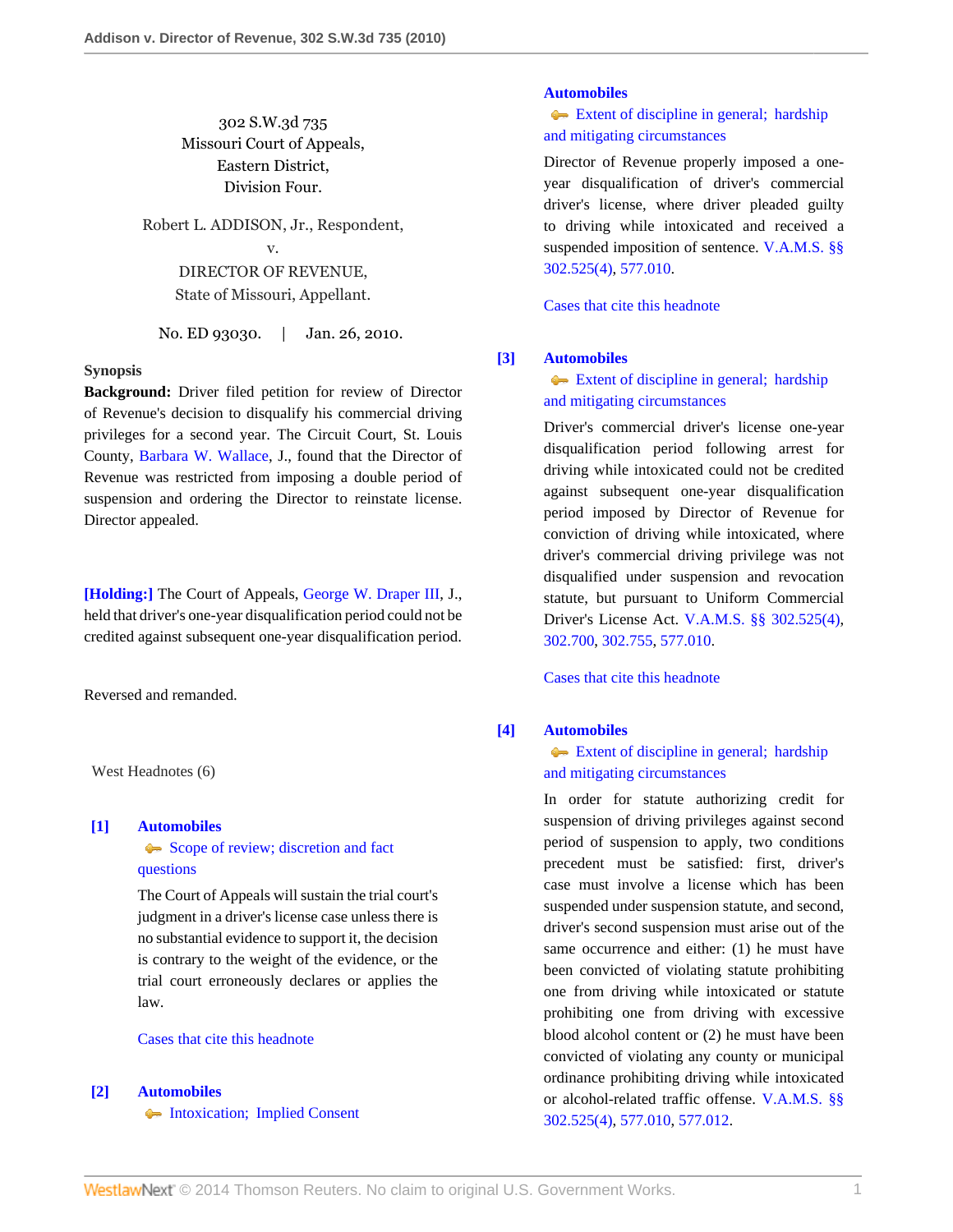[Cases that cite this headnote](http://www.westlaw.com/Link/RelatedInformation/DocHeadnoteLink?docGuid=I30e188410b2011dfae65b23e804c3c12&headnoteId=202122080400420131208081844&originationContext=document&vr=3.0&rs=cblt1.0&transitionType=CitingReferences&contextData=(sc.Search))

## <span id="page-1-1"></span>**[\[5\]](#page-2-3) [Automobiles](http://www.westlaw.com/Browse/Home/KeyNumber/48A/View.html?docGuid=I30e188410b2011dfae65b23e804c3c12&originationContext=document&vr=3.0&rs=cblt1.0&transitionType=DocumentItem&contextData=(sc.Search))**

[Extent of discipline in general; hardship](http://www.westlaw.com/Browse/Home/KeyNumber/48Ak144.5/View.html?docGuid=I30e188410b2011dfae65b23e804c3c12&originationContext=document&vr=3.0&rs=cblt1.0&transitionType=DocumentItem&contextData=(sc.Search)) [and mitigating circumstances](http://www.westlaw.com/Browse/Home/KeyNumber/48Ak144.5/View.html?docGuid=I30e188410b2011dfae65b23e804c3c12&originationContext=document&vr=3.0&rs=cblt1.0&transitionType=DocumentItem&contextData=(sc.Search))

Assuming that driver met two conditions precedent to applying one-year credit toward second commercial driving privilege disqualification, based on his initial one-year disqualification, driver still would not qualify for the credit because his disqualification did not follow submission of a chemical test, but was imposed pursuant to provision in Uniform Commercial Driver's License Act, which allowed additional disqualification on a holder of a commercial driver's license. [V.A.M.S. §§ 302.525\(4\),](http://www.westlaw.com/Link/Document/FullText?findType=L&pubNum=1000229&cite=MOST302.525&originatingDoc=I30e188410b2011dfae65b23e804c3c12&refType=LQ&originationContext=document&vr=3.0&rs=cblt1.0&transitionType=DocumentItem&contextData=(sc.Search)) [302.755](http://www.westlaw.com/Link/Document/FullText?findType=L&pubNum=1000229&cite=MOST302.755&originatingDoc=I30e188410b2011dfae65b23e804c3c12&refType=LQ&originationContext=document&vr=3.0&rs=cblt1.0&transitionType=DocumentItem&contextData=(sc.Search)).

# [Cases that cite this headnote](http://www.westlaw.com/Link/RelatedInformation/DocHeadnoteLink?docGuid=I30e188410b2011dfae65b23e804c3c12&headnoteId=202122080400520131208081844&originationContext=document&vr=3.0&rs=cblt1.0&transitionType=CitingReferences&contextData=(sc.Search))

## <span id="page-1-2"></span>**[\[6\]](#page-2-4) [Automobiles](http://www.westlaw.com/Browse/Home/KeyNumber/48A/View.html?docGuid=I30e188410b2011dfae65b23e804c3c12&originationContext=document&vr=3.0&rs=cblt1.0&transitionType=DocumentItem&contextData=(sc.Search))**

[Scope of review; discretion and fact](http://www.westlaw.com/Browse/Home/KeyNumber/48Ak144.2(3)/View.html?docGuid=I30e188410b2011dfae65b23e804c3c12&originationContext=document&vr=3.0&rs=cblt1.0&transitionType=DocumentItem&contextData=(sc.Search)) [questions](http://www.westlaw.com/Browse/Home/KeyNumber/48Ak144.2(3)/View.html?docGuid=I30e188410b2011dfae65b23e804c3c12&originationContext=document&vr=3.0&rs=cblt1.0&transitionType=DocumentItem&contextData=(sc.Search))

In reviewing actions regarding drivers' licenses, the circuit court may only grant relief based on grounds raised in the petition for review.

[Cases that cite this headnote](http://www.westlaw.com/Link/RelatedInformation/DocHeadnoteLink?docGuid=I30e188410b2011dfae65b23e804c3c12&headnoteId=202122080400620131208081844&originationContext=document&vr=3.0&rs=cblt1.0&transitionType=CitingReferences&contextData=(sc.Search))

### **Attorneys and Law Firms**

**\*736** Chastidy R. Dillon–Amelung, Clayton, MO, for appellant.

[Stephen L. Nangle,](http://www.westlaw.com/Link/Document/FullText?findType=h&pubNum=176284&cite=0169698201&originatingDoc=I30e188410b2011dfae65b23e804c3c12&refType=RQ&originationContext=document&vr=3.0&rs=cblt1.0&transitionType=DocumentItem&contextData=(sc.Search)) St. Louis, MO, for respondent.

**Opinion**

### <span id="page-1-3"></span>**OPINION**

## [GEORGE W. DRAPER III](http://www.westlaw.com/Link/Document/FullText?findType=h&pubNum=176284&cite=0176758901&originatingDoc=I30e188410b2011dfae65b23e804c3c12&refType=RQ&originationContext=document&vr=3.0&rs=cblt1.0&transitionType=DocumentItem&contextData=(sc.Search)), Judge.

The Director of Revenue (hereinafter, "the Director") appeals from the judgment of the St. Louis County Circuit Court finding Section 302.525.4 RSMo  $(2000)$ <sup>[1](#page-3-0)</sup> "restricts the [Director] from imposing a double period of suspension" and ordering the Director to reinstate Robert L. Addison, Jr.'s (hereinafter, "Driver") commercial driving privileges. Specifically, the Director asserts that: (1) [Section 302.755](http://www.westlaw.com/Link/Document/FullText?findType=L&pubNum=1000229&cite=MOST302.755&originatingDoc=I30e188410b2011dfae65b23e804c3c12&refType=LQ&originationContext=document&vr=3.0&rs=cblt1.0&transitionType=DocumentItem&contextData=(sc.Search)) requires the Director to disqualify a person from driving a commercial motor vehicle for one year if that person is convicted of driving while intoxicated, and (2) Section 302.525.4 does not entitle Driver to a one-year credit toward his commercial driving privileges disqualification beginning October 20, 2008. We reverse and remand.

On July 16, 2007, the Jennings Police Department arrested Driver for driving while intoxicated in violation of [Section](http://www.westlaw.com/Link/Document/FullText?findType=L&pubNum=1000229&cite=MOST577.010&originatingDoc=I30e188410b2011dfae65b23e804c3c12&refType=LQ&originationContext=document&vr=3.0&rs=cblt1.0&transitionType=DocumentItem&contextData=(sc.Search)) [577.010.](http://www.westlaw.com/Link/Document/FullText?findType=L&pubNum=1000229&cite=MOST577.010&originatingDoc=I30e188410b2011dfae65b23e804c3c12&refType=LQ&originationContext=document&vr=3.0&rs=cblt1.0&transitionType=DocumentItem&contextData=(sc.Search)) The arresting officer subsequently issued Driver a Notice of Suspension of his driving privileges for ninety days pursuant to [Sections 302.505](http://www.westlaw.com/Link/Document/FullText?findType=L&pubNum=1000229&cite=MOST302.505&originatingDoc=I30e188410b2011dfae65b23e804c3c12&refType=LQ&originationContext=document&vr=3.0&rs=cblt1.0&transitionType=DocumentItem&contextData=(sc.Search)) through [302.525.](http://www.westlaw.com/Link/Document/FullText?findType=L&pubNum=1000229&cite=MOST302.525&originatingDoc=I30e188410b2011dfae65b23e804c3c12&refType=LQ&originationContext=document&vr=3.0&rs=cblt1.0&transitionType=DocumentItem&contextData=(sc.Search)) On August 22, 2007, the Director notified Driver that, in accordance with [Sections 302.700](http://www.westlaw.com/Link/Document/FullText?findType=L&pubNum=1000229&cite=MOST302.700&originatingDoc=I30e188410b2011dfae65b23e804c3c12&refType=LQ&originationContext=document&vr=3.0&rs=cblt1.0&transitionType=DocumentItem&contextData=(sc.Search)) and [302.755](http://www.westlaw.com/Link/Document/FullText?findType=L&pubNum=1000229&cite=MOST302.755&originatingDoc=I30e188410b2011dfae65b23e804c3c12&refType=LQ&originationContext=document&vr=3.0&rs=cblt1.0&transitionType=DocumentItem&contextData=(sc.Search)), his commercial driving privileges were disqualified for one year beginning on September 23, 2007.

Driver subsequently pleaded guilty to driving while intoxicated on September 11, 2008, and received a suspended imposition of sentence with two years probation. On September 23, 2008, the Director notified Driver his commercial driving privileges would be disqualified for a second one-year term beginning on October 20, 2008. Driver filed a petition for review on October 8, 2008. The trial court found Section 302.525.4 "restricts the [Director] from imposing a double period of suspension" and ordered Driver's commercial driving privileges reinstated. The Director appeals.

<span id="page-1-0"></span>**[\[1\]](#page-0-1)** Our review of the trial court's judgment is governed by *Murphy v. Carron,* [536 S.W.2d 30, 32 \(Mo. banc 1976\)](http://www.westlaw.com/Link/Document/FullText?findType=Y&serNum=1976117479&pubNum=713&fi=co_pp_sp_713_32&originationContext=document&vr=3.0&rs=cblt1.0&transitionType=DocumentItem&contextData=(sc.Search)#co_pp_sp_713_32). This Court will sustain the trial court's judgment unless there is no substantial evidence to support it, the decision is contrary to the weight of the evidence, or the trial court erroneously declares or applies the law. *Murphy,* [536 S.W.2d at 32](http://www.westlaw.com/Link/Document/FullText?findType=Y&serNum=1976117479&pubNum=713&fi=co_pp_sp_713_32&originationContext=document&vr=3.0&rs=cblt1.0&transitionType=DocumentItem&contextData=(sc.Search)#co_pp_sp_713_32).

In his sole point on appeal, the Director argues the trial court erred in ordering the Director to remove the commercial driver's license disqualification beginning October **\*737** 20, 2008, because the trial court erroneously declared and applied the law. Specifically, the Director asserts [Section 302.755](http://www.westlaw.com/Link/Document/FullText?findType=L&pubNum=1000229&cite=MOST302.755&originatingDoc=I30e188410b2011dfae65b23e804c3c12&refType=LQ&originationContext=document&vr=3.0&rs=cblt1.0&transitionType=DocumentItem&contextData=(sc.Search)) requires him to disqualify a person from driving a commercial motor vehicle for one year, if that person is convicted of driving a motor vehicle under the influence of alcohol. In response, Driver claims the trial court correctly interpreted Section 302.525.4 as barring the Director from imposing a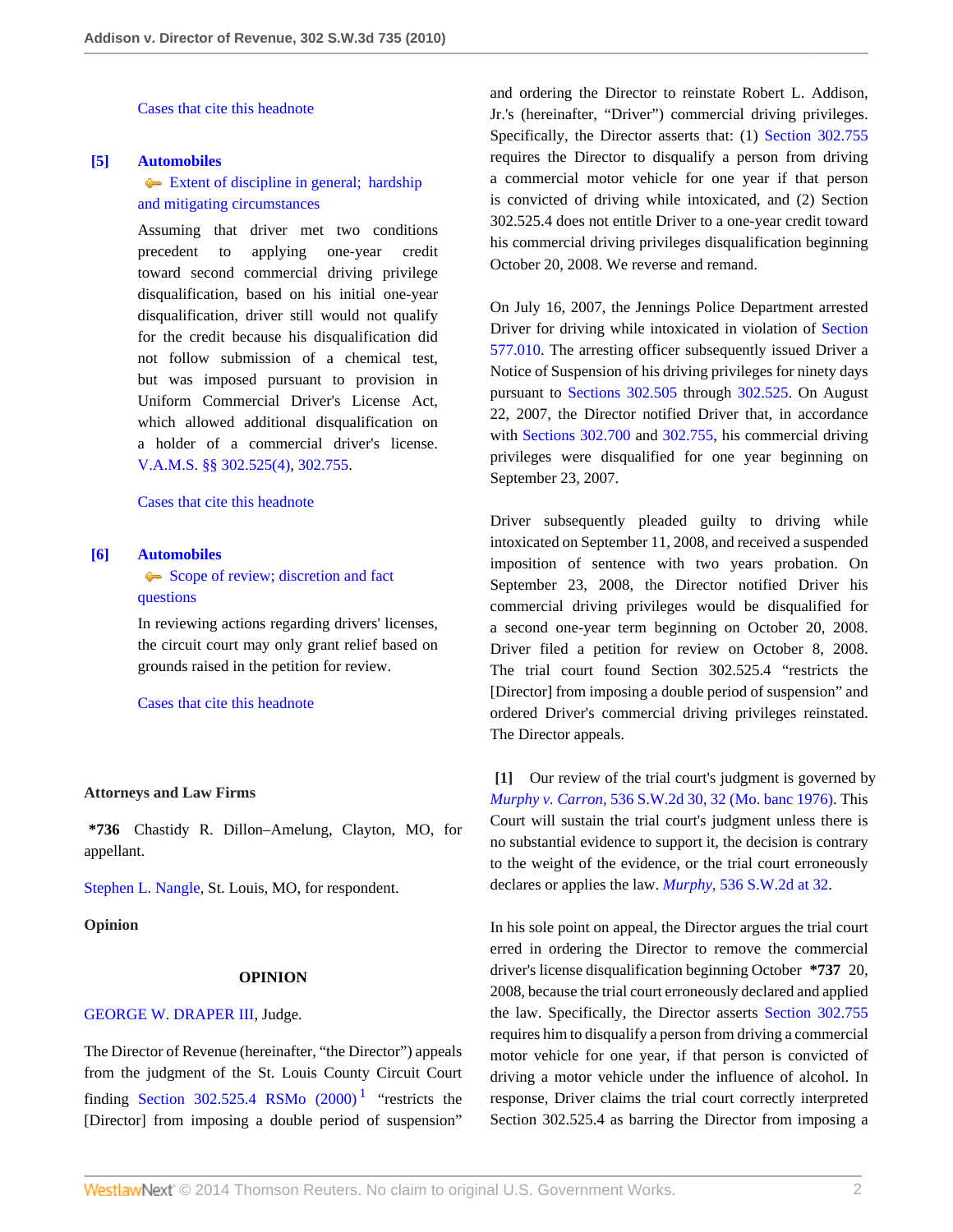second one-year disqualification of his commercial driver's license.

<span id="page-2-0"></span>**[\[2\]](#page-0-2)** [Section 302.755](http://www.westlaw.com/Link/Document/FullText?findType=L&pubNum=1000229&cite=MOST302.755&originatingDoc=I30e188410b2011dfae65b23e804c3c12&refType=LQ&originationContext=document&vr=3.0&rs=cblt1.0&transitionType=DocumentItem&contextData=(sc.Search)) provides, in relevant part, that "[a] person is disqualified from driving a commercial motor vehicle for a period of not less than one year if convicted of a first violation of ... [d]riving a motor vehicle under the influence of alcohol." The Director and Driver agree that a "conviction" includes the suspended imposition of a sentence. *See* [Mo.Rev.Stat. § 302.700.2\(8\)](http://www.westlaw.com/Link/Document/FullText?findType=L&pubNum=1000229&cite=MOST302.700&originatingDoc=I30e188410b2011dfae65b23e804c3c12&refType=LQ&originationContext=document&vr=3.0&rs=cblt1.0&transitionType=DocumentItem&contextData=(sc.Search)) (2000)(defining conviction as "an unvacated adjudication of guilt, including pleas of guilt ..., regardless of whether the penalty is rebated, suspended or prorated"); *see also [Renner v. Director of](http://www.westlaw.com/Link/Document/FullText?findType=Y&serNum=2018899607&pubNum=4644&fi=co_pp_sp_4644_766&originationContext=document&vr=3.0&rs=cblt1.0&transitionType=DocumentItem&contextData=(sc.Search)#co_pp_sp_4644_766) Revenue,* [288 S.W.3d 763, 766 \(Mo.App. E.D.2009\)\(](http://www.westlaw.com/Link/Document/FullText?findType=Y&serNum=2018899607&pubNum=4644&fi=co_pp_sp_4644_766&originationContext=document&vr=3.0&rs=cblt1.0&transitionType=DocumentItem&contextData=(sc.Search)#co_pp_sp_4644_766)"[W]e believe the legislature intended to qualify the entire list of potential penalties constituting a 'conviction' under section 302.700.2(8) with the conclusory language of 'regardless of whether the penalty is rebated, suspended or prorated.' "). Here, Driver pleaded guilty to driving while intoxicated in violation of [Section 577.010](http://www.westlaw.com/Link/Document/FullText?findType=L&pubNum=1000229&cite=MOST577.010&originatingDoc=I30e188410b2011dfae65b23e804c3c12&refType=LQ&originationContext=document&vr=3.0&rs=cblt1.0&transitionType=DocumentItem&contextData=(sc.Search)) and received a suspended imposition of sentence. Therefore, the Director properly imposed a one-year disqualification of Driver's commercial driver's license as required by [Section 302.755](http://www.westlaw.com/Link/Document/FullText?findType=L&pubNum=1000229&cite=MOST302.755&originatingDoc=I30e188410b2011dfae65b23e804c3c12&refType=LQ&originationContext=document&vr=3.0&rs=cblt1.0&transitionType=DocumentItem&contextData=(sc.Search)).

<span id="page-2-1"></span>**[\[3\]](#page-0-0)** Nevertheless, Driver claims the Director should not impose a "double penalty for the same occurrence." Specifically, Driver asserts Section 302.525.4 entitles him to a one-year credit toward the October 20, 2008, commercial driving privilege disqualification based on Driver's initial one-year commercial driving privilege disqualification beginning on September 23, 2007.

<span id="page-2-2"></span>**[\[4\]](#page-0-3)** Section 302.525.4 provides:

Where a license is suspended or revoked under this section and the person is also convicted on charges arising out of the same occurrence for a violation of [section 577.010](http://www.westlaw.com/Link/Document/FullText?findType=L&pubNum=1000229&cite=MOST577.010&originatingDoc=I30e188410b2011dfae65b23e804c3c12&refType=LQ&originationContext=document&vr=3.0&rs=cblt1.0&transitionType=DocumentItem&contextData=(sc.Search)) or [577.012, RSMo,](http://www.westlaw.com/Link/Document/FullText?findType=L&pubNum=1000229&cite=MOST577.012&originatingDoc=I30e188410b2011dfae65b23e804c3c12&refType=LQ&originationContext=document&vr=3.0&rs=cblt1.0&transitionType=DocumentItem&contextData=(sc.Search)) or for a violation of any county or municipal ordinance prohibiting driving while intoxicated or alcohol-related traffic offense, both the suspension or revocation under this section and any other suspension or revocation arising from such convictions shall be imposed, but the period of suspension or revocation under sections 302.500 to 302.540 shall be credited against any other

suspension or revocation arising from such convictions, and the total period of suspension or revocation shall not exceed the longer of the two suspension or revocation periods.

In order for Section 302.525.4 to apply, two conditions precedent must be satisfied. *[Martin v. Director of Revenue,](http://www.westlaw.com/Link/Document/FullText?findType=Y&serNum=1995135811&pubNum=713&fi=co_pp_sp_713_330&originationContext=document&vr=3.0&rs=cblt1.0&transitionType=DocumentItem&contextData=(sc.Search)#co_pp_sp_713_330)* [901 S.W.2d 328, 330 \(Mo.App. W.D.1995\)](http://www.westlaw.com/Link/Document/FullText?findType=Y&serNum=1995135811&pubNum=713&fi=co_pp_sp_713_330&originationContext=document&vr=3.0&rs=cblt1.0&transitionType=DocumentItem&contextData=(sc.Search)#co_pp_sp_713_330). First, Driver's case must involve a license which has been suspended or revoked under [Section 302.525](http://www.westlaw.com/Link/Document/FullText?findType=L&pubNum=1000229&cite=MOST302.525&originatingDoc=I30e188410b2011dfae65b23e804c3c12&refType=LQ&originationContext=document&vr=3.0&rs=cblt1.0&transitionType=DocumentItem&contextData=(sc.Search)). *[Id.](http://www.westlaw.com/Link/Document/FullText?findType=Y&serNum=1995135811&originationContext=document&vr=3.0&rs=cblt1.0&transitionType=DocumentItem&contextData=(sc.Search))* Second, Driver's second suspension must arise out of the same occurrence and either: (1) he must have been convicted of violating [Sections 577.010](http://www.westlaw.com/Link/Document/FullText?findType=L&pubNum=1000229&cite=MOST577.010&originatingDoc=I30e188410b2011dfae65b23e804c3c12&refType=LQ&originationContext=document&vr=3.0&rs=cblt1.0&transitionType=DocumentItem&contextData=(sc.Search)) or 577.002, or (2) he must have been convicted of violating any county or municipal ordinance prohibiting driving while intoxicated or alcohol-related traffic offense. *[Id.](http://www.westlaw.com/Link/Document/FullText?findType=Y&serNum=1995135811&originationContext=document&vr=3.0&rs=cblt1.0&transitionType=DocumentItem&contextData=(sc.Search))*

Driver cannot receive a one-year credit under Section 302.525.4 because his case does not meet the two conditions precedent to applying the statute to his case. *See [Martin,](http://www.westlaw.com/Link/Document/FullText?findType=Y&serNum=1995135811&pubNum=713&fi=co_pp_sp_713_330&originationContext=document&vr=3.0&rs=cblt1.0&transitionType=DocumentItem&contextData=(sc.Search)#co_pp_sp_713_330)* [901 S.W.2d at 330.](http://www.westlaw.com/Link/Document/FullText?findType=Y&serNum=1995135811&pubNum=713&fi=co_pp_sp_713_330&originationContext=document&vr=3.0&rs=cblt1.0&transitionType=DocumentItem&contextData=(sc.Search)#co_pp_sp_713_330) Unlike the driver in *[Martin,](http://www.westlaw.com/Link/Document/FullText?findType=Y&serNum=1995135811&originationContext=document&vr=3.0&rs=cblt1.0&transitionType=DocumentItem&contextData=(sc.Search))* who had his license revoked under Section 302.525.2(2), Driver's **\*738** commercial driver's license was not disqualified under [Section 302.525.](http://www.westlaw.com/Link/Document/FullText?findType=L&pubNum=1000229&cite=MOST302.525&originatingDoc=I30e188410b2011dfae65b23e804c3c12&refType=LQ&originationContext=document&vr=3.0&rs=cblt1.0&transitionType=DocumentItem&contextData=(sc.Search)) Rather, the Director notified Driver on August 22, 2007, and September 23, 2008, that his commercial driver's license was disqualified for one year, respectively, pursuant to [Sections 302.700](http://www.westlaw.com/Link/Document/FullText?findType=L&pubNum=1000229&cite=MOST302.700&originatingDoc=I30e188410b2011dfae65b23e804c3c12&refType=LQ&originationContext=document&vr=3.0&rs=cblt1.0&transitionType=DocumentItem&contextData=(sc.Search)) and [302.755.](http://www.westlaw.com/Link/Document/FullText?findType=L&pubNum=1000229&cite=MOST302.755&originatingDoc=I30e188410b2011dfae65b23e804c3c12&refType=LQ&originationContext=document&vr=3.0&rs=cblt1.0&transitionType=DocumentItem&contextData=(sc.Search)) Since the Director did not suspend Driver's commercial driver's license under [Section 302.525](http://www.westlaw.com/Link/Document/FullText?findType=L&pubNum=1000229&cite=MOST302.525&originatingDoc=I30e188410b2011dfae65b23e804c3c12&refType=LQ&originationContext=document&vr=3.0&rs=cblt1.0&transitionType=DocumentItem&contextData=(sc.Search)), [Section 302.525.4](http://www.westlaw.com/Link/Document/FullText?findType=L&pubNum=1000229&cite=MOST302.525&originatingDoc=I30e188410b2011dfae65b23e804c3c12&refType=LQ&originationContext=document&vr=3.0&rs=cblt1.0&transitionType=DocumentItem&contextData=(sc.Search)) does not apply to Driver's case and he cannot benefit from the statute.<sup>[2](#page-3-1)</sup>

<span id="page-2-5"></span><span id="page-2-4"></span><span id="page-2-3"></span>**[\[5\]](#page-1-1) [\[6\]](#page-1-2)** Furthermore, even if Driver met the two conditions precedent to applying Section 302.525.4 to his case, he would not qualify for a one-year credit under the statute. Pursuant to Section 302.525.4, only suspensions imposed under Sections 302.500 through 302.540 should be credited against other suspensions imposed under Chapter 302. *[Greenwood](http://www.westlaw.com/Link/Document/FullText?findType=Y&serNum=1999234673&pubNum=4644&fi=co_pp_sp_4644_606&originationContext=document&vr=3.0&rs=cblt1.0&transitionType=DocumentItem&contextData=(sc.Search)#co_pp_sp_4644_606) v. Director of Revenue,* [5 S.W.3d 604, 606 \(Mo.App.](http://www.westlaw.com/Link/Document/FullText?findType=Y&serNum=1999234673&pubNum=4644&fi=co_pp_sp_4644_606&originationContext=document&vr=3.0&rs=cblt1.0&transitionType=DocumentItem&contextData=(sc.Search)#co_pp_sp_4644_606) [E.D.1999\).](http://www.westlaw.com/Link/Document/FullText?findType=Y&serNum=1999234673&pubNum=4644&fi=co_pp_sp_4644_606&originationContext=document&vr=3.0&rs=cblt1.0&transitionType=DocumentItem&contextData=(sc.Search)#co_pp_sp_4644_606) "The revocation procedures outlined in sections 302.400 to 302.540 provide for revocation following the submission of chemical tests." *Id.* [at 606.](http://www.westlaw.com/Link/Document/FullText?findType=Y&serNum=1999234673&originationContext=document&vr=3.0&rs=cblt1.0&transitionType=DocumentItem&contextData=(sc.Search)) While Driver's *noncommercial driving privileges* were suspended under [Section](http://www.westlaw.com/Link/Document/FullText?findType=L&pubNum=1000229&cite=MOST302.505&originatingDoc=I30e188410b2011dfae65b23e804c3c12&refType=LQ&originationContext=document&vr=3.0&rs=cblt1.0&transitionType=DocumentItem&contextData=(sc.Search)) [302.505](http://www.westlaw.com/Link/Document/FullText?findType=L&pubNum=1000229&cite=MOST302.505&originatingDoc=I30e188410b2011dfae65b23e804c3c12&refType=LQ&originationContext=document&vr=3.0&rs=cblt1.0&transitionType=DocumentItem&contextData=(sc.Search)) for ninety days, both of the one-year disqualifications of his *commercial driving privileges* were pursuant to [Section 302.755](http://www.westlaw.com/Link/Document/FullText?findType=L&pubNum=1000229&cite=MOST302.755&originatingDoc=I30e188410b2011dfae65b23e804c3c12&refType=LQ&originationContext=document&vr=3.0&rs=cblt1.0&transitionType=DocumentItem&contextData=(sc.Search)). [Section 302.755](http://www.westlaw.com/Link/Document/FullText?findType=L&pubNum=1000229&cite=MOST302.755&originatingDoc=I30e188410b2011dfae65b23e804c3c12&refType=LQ&originationContext=document&vr=3.0&rs=cblt1.0&transitionType=DocumentItem&contextData=(sc.Search)) imposes an additional disqualification on a holder of a commercial driver's license and is separate from the often shorter suspension imposed under [Section 302.505.](http://www.westlaw.com/Link/Document/FullText?findType=L&pubNum=1000229&cite=MOST302.505&originatingDoc=I30e188410b2011dfae65b23e804c3c12&refType=LQ&originationContext=document&vr=3.0&rs=cblt1.0&transitionType=DocumentItem&contextData=(sc.Search)) *[Miller v. Director of Revenue,](http://www.westlaw.com/Link/Document/FullText?findType=Y&serNum=2017906270&pubNum=4644&fi=co_pp_sp_4644_294&originationContext=document&vr=3.0&rs=cblt1.0&transitionType=DocumentItem&contextData=(sc.Search)#co_pp_sp_4644_294)* 277 [S.W.3d 290, 294 \(Mo.App. W.D.2009\).](http://www.westlaw.com/Link/Document/FullText?findType=Y&serNum=2017906270&pubNum=4644&fi=co_pp_sp_4644_294&originationContext=document&vr=3.0&rs=cblt1.0&transitionType=DocumentItem&contextData=(sc.Search)#co_pp_sp_4644_294) In his petition